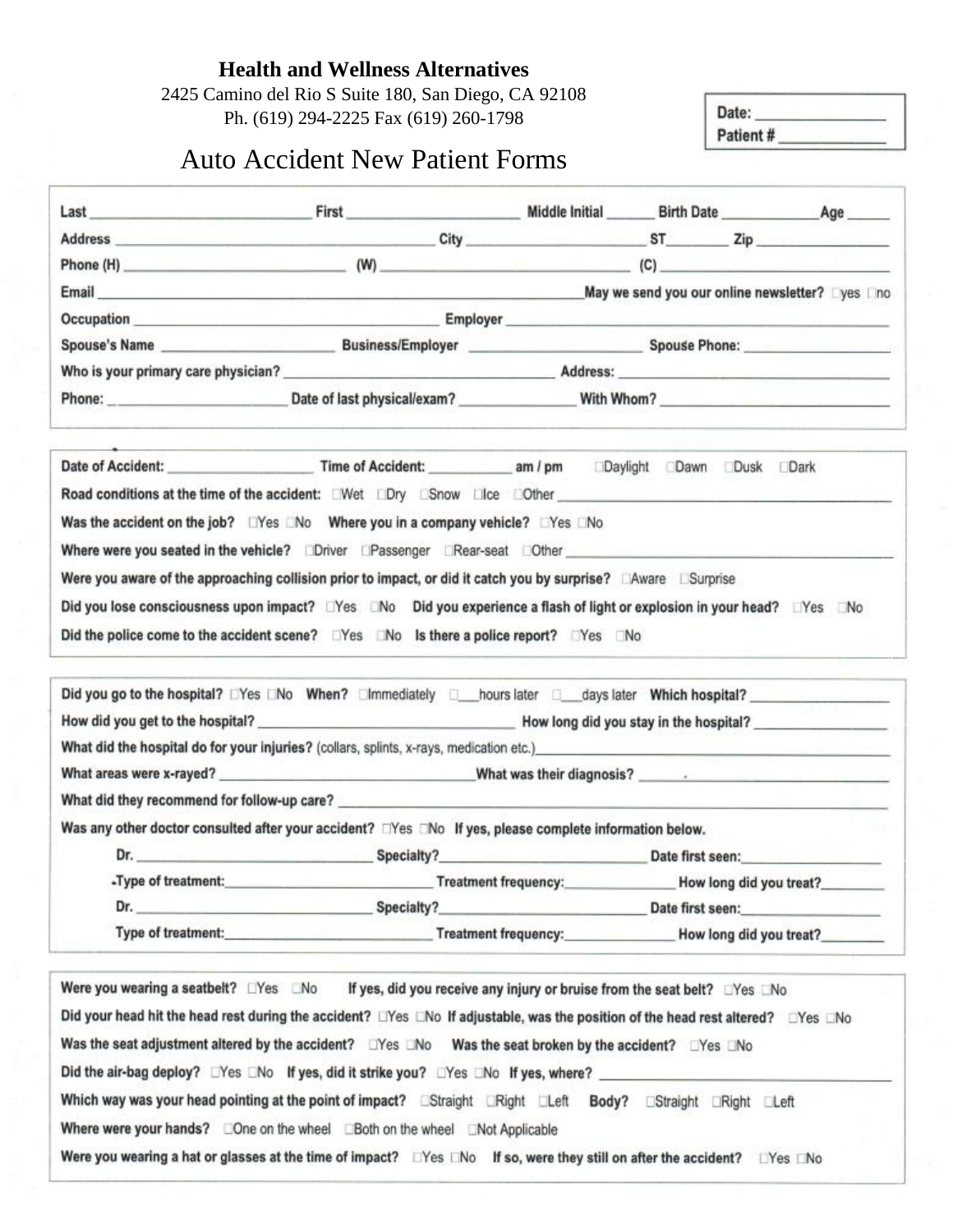| <b>YOUR CAR</b>                                                                                                                                                                                                                                                                                                                                                       |                                                                                                                                                                                                                                      |                                                                                                                                                                                                                                      |                                          |                                      |
|-----------------------------------------------------------------------------------------------------------------------------------------------------------------------------------------------------------------------------------------------------------------------------------------------------------------------------------------------------------------------|--------------------------------------------------------------------------------------------------------------------------------------------------------------------------------------------------------------------------------------|--------------------------------------------------------------------------------------------------------------------------------------------------------------------------------------------------------------------------------------|------------------------------------------|--------------------------------------|
|                                                                                                                                                                                                                                                                                                                                                                       |                                                                                                                                                                                                                                      |                                                                                                                                                                                                                                      |                                          |                                      |
|                                                                                                                                                                                                                                                                                                                                                                       |                                                                                                                                                                                                                                      | Was your car stopped at the time of impact? LYes LNo If yes, was the driver's foot on the brake? LYes LNo If no, estimate the speed of                                                                                               |                                          |                                      |
|                                                                                                                                                                                                                                                                                                                                                                       |                                                                                                                                                                                                                                      |                                                                                                                                                                                                                                      |                                          |                                      |
|                                                                                                                                                                                                                                                                                                                                                                       |                                                                                                                                                                                                                                      | If your vehicle was moving at the time of impact, was it: Slowing down CGaining speed Steady speed                                                                                                                                   |                                          |                                      |
|                                                                                                                                                                                                                                                                                                                                                                       |                                                                                                                                                                                                                                      |                                                                                                                                                                                                                                      |                                          |                                      |
| THE OTHER CAR                                                                                                                                                                                                                                                                                                                                                         |                                                                                                                                                                                                                                      |                                                                                                                                                                                                                                      |                                          |                                      |
|                                                                                                                                                                                                                                                                                                                                                                       |                                                                                                                                                                                                                                      | List the year, make and model of the other car: YEAR: ____________MAKE: ___________________MODEL: ____________                                                                                                                       |                                          |                                      |
|                                                                                                                                                                                                                                                                                                                                                                       |                                                                                                                                                                                                                                      |                                                                                                                                                                                                                                      |                                          |                                      |
|                                                                                                                                                                                                                                                                                                                                                                       |                                                                                                                                                                                                                                      | At the time of impact, was the other car: Slowing down Gaining speed Steady speed                                                                                                                                                    |                                          |                                      |
|                                                                                                                                                                                                                                                                                                                                                                       |                                                                                                                                                                                                                                      | Please describe, to the best of your knowledge, what happened during this accident.                                                                                                                                                  |                                          |                                      |
|                                                                                                                                                                                                                                                                                                                                                                       |                                                                                                                                                                                                                                      |                                                                                                                                                                                                                                      |                                          | You may draw the accident here       |
|                                                                                                                                                                                                                                                                                                                                                                       |                                                                                                                                                                                                                                      |                                                                                                                                                                                                                                      |                                          |                                      |
|                                                                                                                                                                                                                                                                                                                                                                       |                                                                                                                                                                                                                                      |                                                                                                                                                                                                                                      |                                          |                                      |
|                                                                                                                                                                                                                                                                                                                                                                       |                                                                                                                                                                                                                                      |                                                                                                                                                                                                                                      |                                          |                                      |
|                                                                                                                                                                                                                                                                                                                                                                       |                                                                                                                                                                                                                                      | <u> de la companya del company del company de la companya de la companya de la companya de la companya de la comp</u>                                                                                                                |                                          |                                      |
|                                                                                                                                                                                                                                                                                                                                                                       |                                                                                                                                                                                                                                      | <u> de la propincia de la propincia de la propincia de la propincia de la propincia de la propincia de la propincia de la propincia de la propincia de la propincia de la propincia de la propincia de la propincia de la propin</u> |                                          |                                      |
|                                                                                                                                                                                                                                                                                                                                                                       |                                                                                                                                                                                                                                      |                                                                                                                                                                                                                                      |                                          |                                      |
|                                                                                                                                                                                                                                                                                                                                                                       |                                                                                                                                                                                                                                      |                                                                                                                                                                                                                                      |                                          |                                      |
|                                                                                                                                                                                                                                                                                                                                                                       |                                                                                                                                                                                                                                      |                                                                                                                                                                                                                                      |                                          |                                      |
| <b>AUTOMOBILE INSURANCE INFORMATION</b>                                                                                                                                                                                                                                                                                                                               |                                                                                                                                                                                                                                      |                                                                                                                                                                                                                                      |                                          |                                      |
|                                                                                                                                                                                                                                                                                                                                                                       |                                                                                                                                                                                                                                      |                                                                                                                                                                                                                                      |                                          |                                      |
|                                                                                                                                                                                                                                                                                                                                                                       |                                                                                                                                                                                                                                      |                                                                                                                                                                                                                                      |                                          |                                      |
|                                                                                                                                                                                                                                                                                                                                                                       |                                                                                                                                                                                                                                      | Auto insurance phone #: Name of insurance adjuster: Name of insurance adjuster:                                                                                                                                                      |                                          |                                      |
| Driver of the other vehicle:                                                                                                                                                                                                                                                                                                                                          |                                                                                                                                                                                                                                      |                                                                                                                                                                                                                                      |                                          |                                      |
|                                                                                                                                                                                                                                                                                                                                                                       |                                                                                                                                                                                                                                      |                                                                                                                                                                                                                                      | Name of their auto insurance:            |                                      |
|                                                                                                                                                                                                                                                                                                                                                                       |                                                                                                                                                                                                                                      |                                                                                                                                                                                                                                      |                                          |                                      |
| Auto insurance phone #:                                                                                                                                                                                                                                                                                                                                               | <u> 1989 - Jan Stone Harry Harry Harry Harry Harry Harry Harry Harry Harry Harry Harry Harry Harry Harry Harry Harry Harry Harry Harry Harry Harry Harry Harry Harry Harry Harry Harry Harry Harry Harry Harry Harry Harry Harry</u> |                                                                                                                                                                                                                                      | Name of insurance adjuster:              |                                      |
|                                                                                                                                                                                                                                                                                                                                                                       |                                                                                                                                                                                                                                      |                                                                                                                                                                                                                                      |                                          |                                      |
|                                                                                                                                                                                                                                                                                                                                                                       |                                                                                                                                                                                                                                      |                                                                                                                                                                                                                                      |                                          |                                      |
|                                                                                                                                                                                                                                                                                                                                                                       |                                                                                                                                                                                                                                      |                                                                                                                                                                                                                                      |                                          |                                      |
|                                                                                                                                                                                                                                                                                                                                                                       |                                                                                                                                                                                                                                      |                                                                                                                                                                                                                                      |                                          | <b>Dizzy</b>                         |
|                                                                                                                                                                                                                                                                                                                                                                       |                                                                                                                                                                                                                                      | CNauseated CBlurred vision CRinging/Buzzing in ears CLoss of balance COther:                                                                                                                                                         |                                          |                                      |
|                                                                                                                                                                                                                                                                                                                                                                       |                                                                                                                                                                                                                                      | Do you still have any of those symptoms? UYes UNo If yes, which ones? ______________________________                                                                                                                                 |                                          |                                      |
|                                                                                                                                                                                                                                                                                                                                                                       |                                                                                                                                                                                                                                      |                                                                                                                                                                                                                                      |                                          |                                      |
|                                                                                                                                                                                                                                                                                                                                                                       | Neck Pain                                                                                                                                                                                                                            | Upper Back Pain                                                                                                                                                                                                                      | Shoulder Pain                            |                                      |
|                                                                                                                                                                                                                                                                                                                                                                       | Depression                                                                                                                                                                                                                           |                                                                                                                                                                                                                                      |                                          | <b>D</b> Midback Pain                |
|                                                                                                                                                                                                                                                                                                                                                                       | $\Box$ Fatigue                                                                                                                                                                                                                       | Buzzing In Ears<br><b>D</b> Loss of Memory                                                                                                                                                                                           | □ Arm/Leg Pain<br>Cold Hands/Feet        | Jaw Pain/Clicking                    |
|                                                                                                                                                                                                                                                                                                                                                                       | $\Box$ Irritability                                                                                                                                                                                                                  |                                                                                                                                                                                                                                      |                                          | □ Numbness/Tingling                  |
|                                                                                                                                                                                                                                                                                                                                                                       | □ Loss of Sleep                                                                                                                                                                                                                      | Digestive Problems                                                                                                                                                                                                                   | <b>D</b> Joint Pain/Stiffness            | Menstrual Problems                   |
|                                                                                                                                                                                                                                                                                                                                                                       | <b>D</b> Nervousness                                                                                                                                                                                                                 | □ Loss of Balance<br>□ Vision Problems                                                                                                                                                                                               | □ Chest Pain                             | <b>D</b> Light Bothers Eyes          |
|                                                                                                                                                                                                                                                                                                                                                                       |                                                                                                                                                                                                                                      |                                                                                                                                                                                                                                      | Urinary Problems                         | Sleeping Problems                    |
| At the time of the accident, did you become or experience any of the following? Confused CDisoriented CLight headed<br>Check symptoms you have noticed since the accident.<br>□ Headaches/Migraines<br><b>Low Back Pain</b><br><b>D</b> Dizziness<br><b>ID</b> Loss of Smell<br><b>D</b> Pinched Nerve<br><b>D</b> Fever<br>$\Box$ Paralysis<br>Difficulty Swallowing | $\Box$ Tension<br><b>D</b> Sciatica                                                                                                                                                                                                  | $\Box$ Fainting<br>Sinus Pain                                                                                                                                                                                                        | □ Pins/Needles Feeling<br>□ Sore Muscles | Stomach Upset<br>Head Feels To Heavy |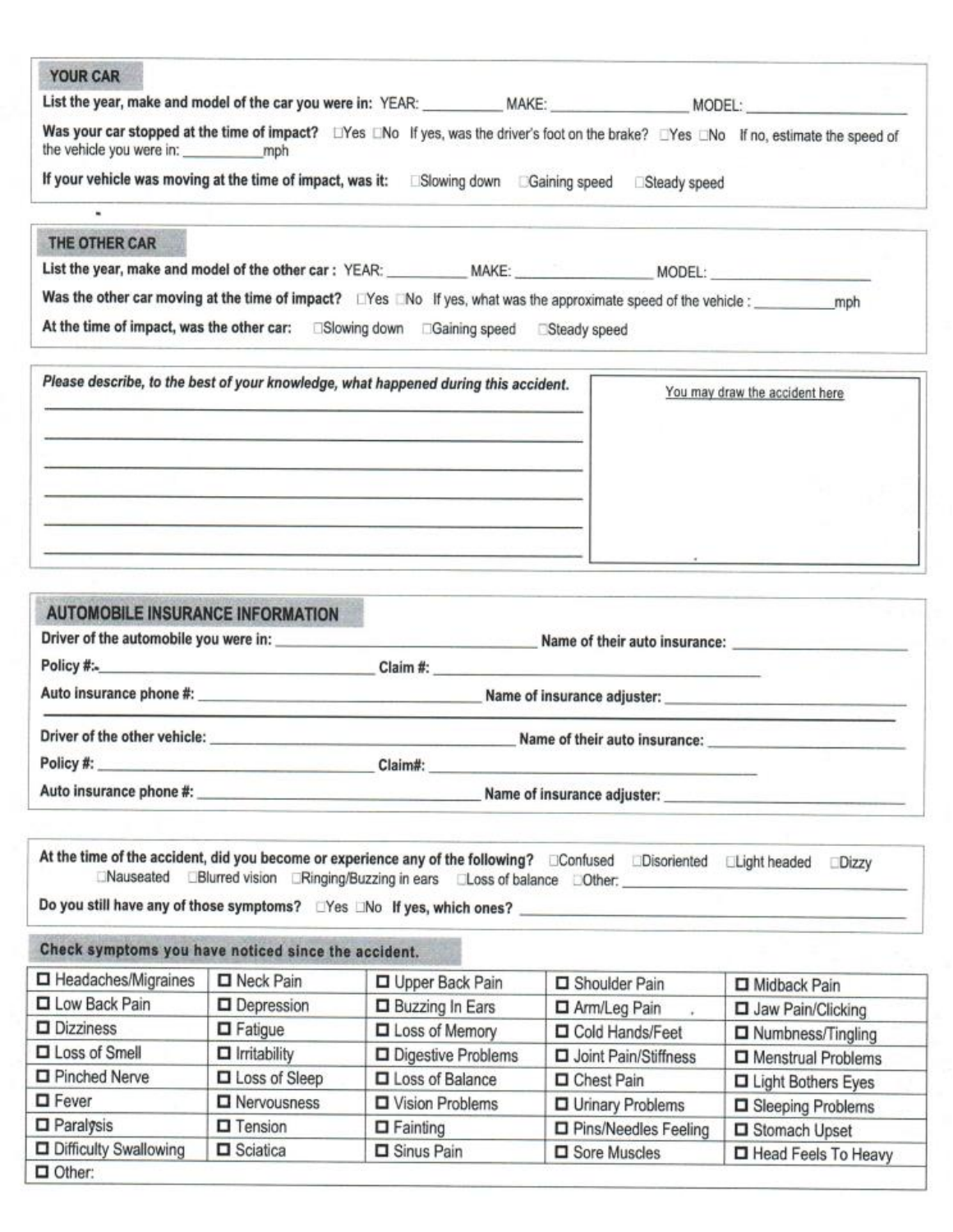| <b>OCCUPATIONAL INFORMATION</b>                                                                         |                                                       |                  |        |           |          |
|---------------------------------------------------------------------------------------------------------|-------------------------------------------------------|------------------|--------|-----------|----------|
| Job involves: ESitting EStanding How long?                                                              | Lifting How much?                                     | Bending Twisting |        | $T$ uming | Stooping |
| Physical activity at work: Sedentary                                                                    | Elight manual labor EManual labor EHeavy manual labor |                  |        |           |          |
| Have you missed any time from work due to the accident? EYes ENo If yes, how many days?                 |                                                       |                  | Dates: |           |          |
| Are your work activities restricted as a result of this accident? Nes No If yes, please explain.        |                                                       |                  |        |           |          |
| Do any of your work activities aggravate your present main complaints? LYes LNo If yes, please explain. |                                                       |                  |        |           |          |
|                                                                                                         |                                                       |                  |        |           |          |

| Do you smoke? Dyes Tho If yes, how many packs per week? | Have you ever smoked in the past? □yes □no When did you quit?__ |
|---------------------------------------------------------|-----------------------------------------------------------------|
| Do you consume alcohol? Dyes Dho                        | If yes, how many drinks per week?                               |
| Do you consume caffeine? Dyes Ono                       | If yes, how many drinks per day?                                |
| Do you exercise? Dyes Dno                               | If yes, how many times per week and what type?                  |
| Do you have a high stress level? Tyes Tho               | If yes, list reasons:                                           |

| Please list any medications or vitamins you are currently taking (including dosage). |         |                   |  |
|--------------------------------------------------------------------------------------|---------|-------------------|--|
| Frequency:                                                                           | Dosage: | What is this for? |  |
| Frequency:                                                                           | Dosage: | What is this for? |  |
| Frequency:                                                                           | Dosage: | What is this for? |  |
| Frequency:                                                                           | Dosage: | What is this for? |  |

### **X-RAY CONFIRMATION - FEMALES**

At this time, to the best of my knowledge, I am not pregnant, and I consent to radiographic pictures if necessary.

**Patient Signature** 

I understand the information contained within this form and guarantee this form was completed correctly and to the best of my knowledge.

**Patient Signature** 

Date

Date

#### **AUTHORIZATION FOR CARE OF MINOR**

CONSENT TO TREAT A MINOR: I hearby authorize the doctor(s) at Health and Wellness Alternatives and whom ever they designate as assistants to administer care to child.

Name of Child / Minor (please print)

Name of Parent / Guardian (please print) Mame of Parent Assets

Parent / Guardian signature:

Date:

 $\ast$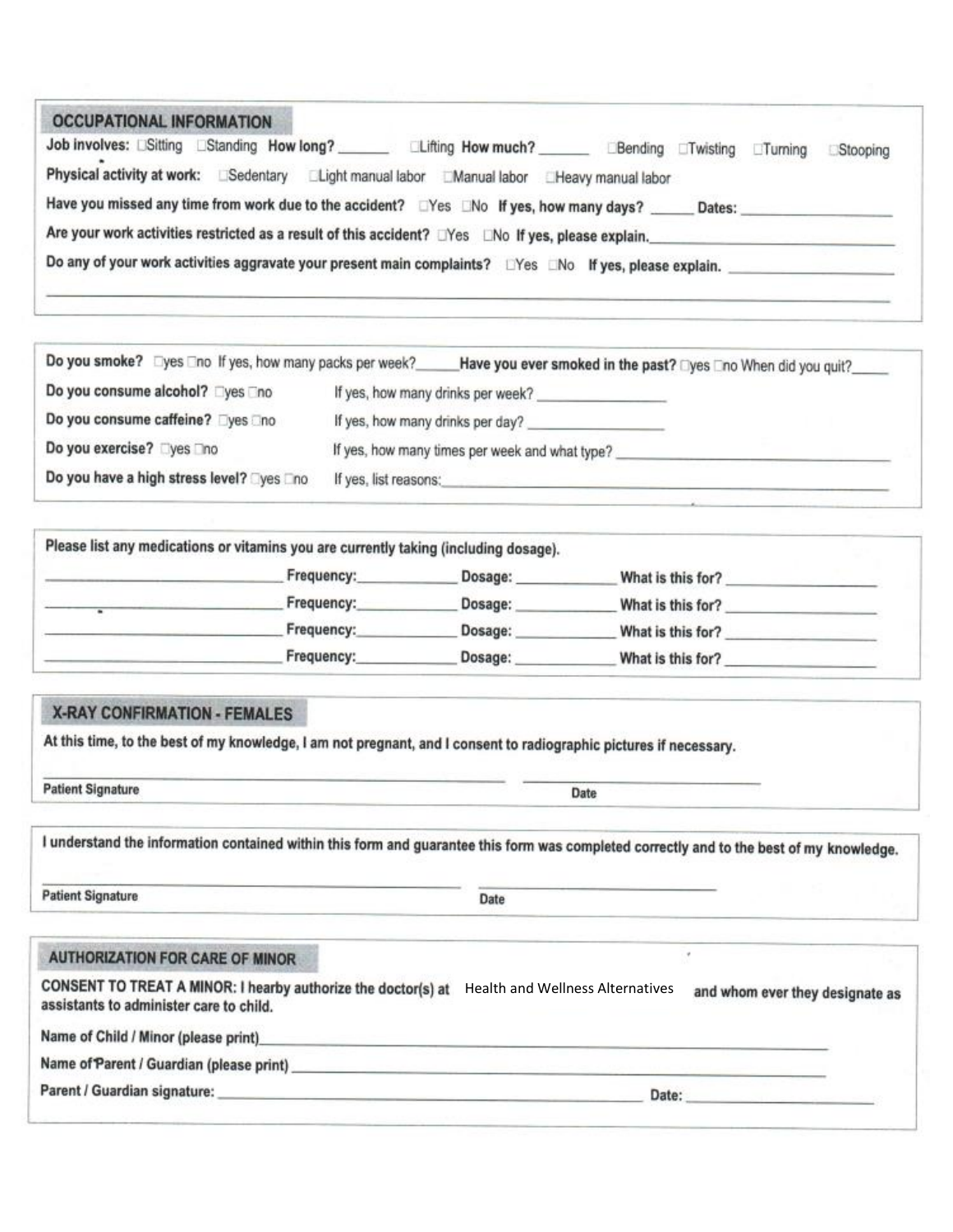# Health & Wellness Alternatives 2425 Camino Del Rio South, Suite 180, San Diego CA 92108 Phone: (619) 294-2225 Fax: (619) 260-1798

### **PATIENT FINANCIAL RESPONSIBILITY FORM**

Thank you for choosing Health and Wellness Alternatives as your healthcare provider. We are committed to providing you with the highest quality healthcare. We ask that you read and sign this form to acknowledge your understanding of our patient financial policies.

*Patient Financial Responsibilities:*

The patient (or patient's guardian, if minor) is ultimately responsible for the payment for treatment and care.

We will bill your insurance for you, however the patient is required to provide the most correct and updated information regarding insurance.

Patients are responsible for payment of copays, coinsurance, deductibles and all other procedures or treatment not covered or approved by their insurance plan.

Copays are due at the time of service.

Coinsurance, deductibles and non-covered items are due 30 days from receipt of billing.

Print Patient Name: \_\_\_\_\_\_\_\_\_\_\_\_\_\_\_\_\_\_\_\_\_\_\_\_\_\_\_\_\_\_\_\_\_\_\_

| Patient Signature:<br>wali. |  |
|-----------------------------|--|
|-----------------------------|--|

PARENT OR GUARDIAN must sign if patient is under 18 years of age

Signature: \_\_\_\_\_\_\_\_\_\_\_\_\_\_\_\_\_\_\_\_\_\_\_\_\_\_\_\_\_\_\_\_\_\_\_\_\_\_\_\_\_\_\_\_\_\_ Date: \_\_\_\_\_\_\_\_\_\_\_\_\_\_\_\_\_\_\_\_\_\_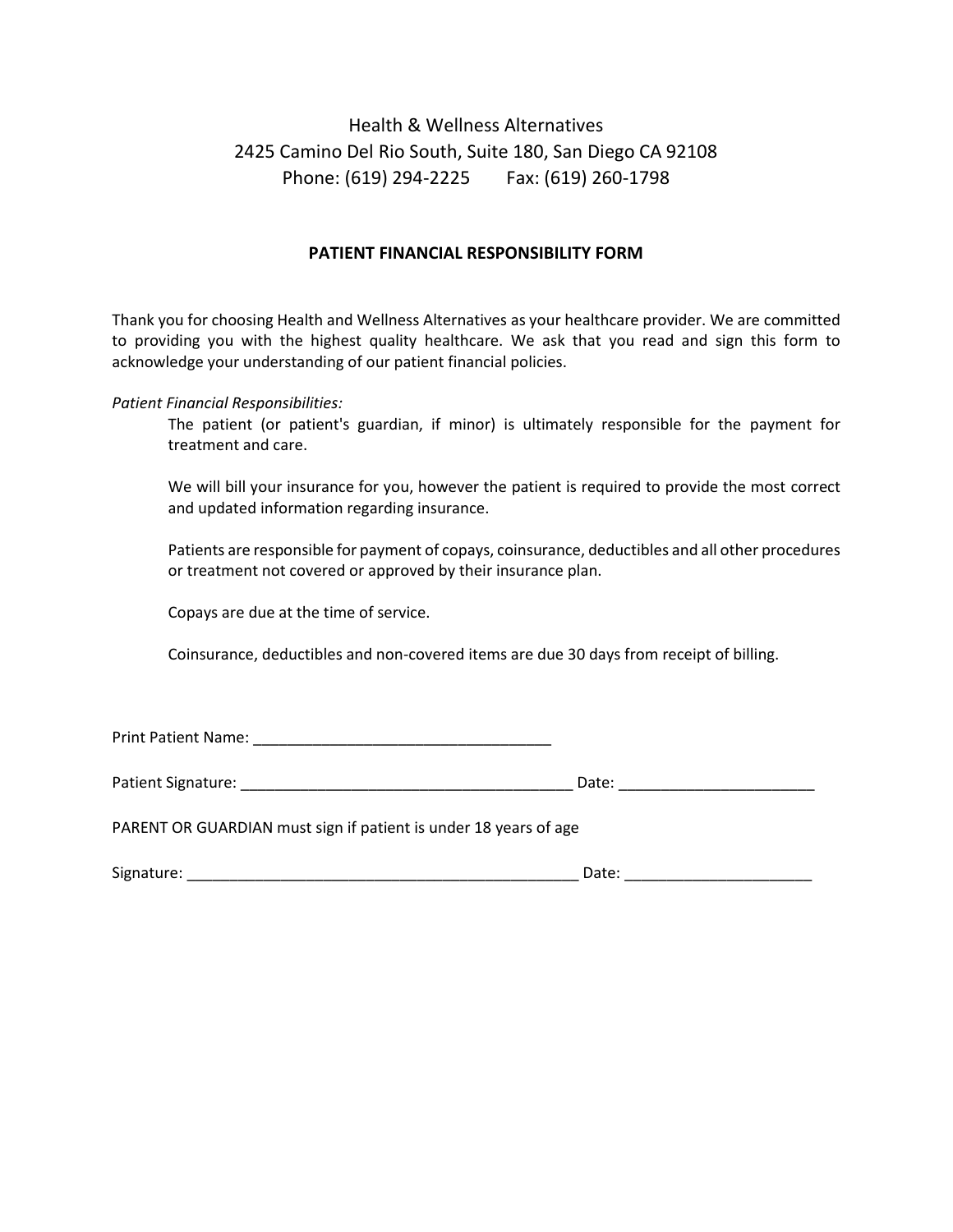# Health & Wellness Alternatives 2425 Camino Del Rio South, Suite 180, San Diego CA 92108 Phone: (619) 294-2225 Fax: (619) 260-1798

## **NOTICE OF DOCTOR'S LIEN**

I do hereby authorize Health and Wellness Alternatives to furnish you, my attorney, with a full report of her examination, diagnosis, treatment, prognosis, etc., of myself in regard to the accident in which I was recently involved.

I hereby authorize and direct you, my attorney, to pay directly to said doctor such sums as may be due and owing her for medical service rendered me both by reason of this accident and by reason of any other bills that are due to her office and to withhold such sums from any settlement, judgement or verdict as may be necessary to adequately protect said doctor. And I hereby further give a lien of my case to said doctor against any and all proceeds of my settlement, judgement or verdict which may be paid to you, my doctor, or myself, as a result of the injuries for which I have been treated or injuries in connection therewith.

I agree never to rescind this document and that a rescission will not be honored by my attorney. I hereby instruct that in the event another attorney is substituted in this matter, the new attorney honor this lien as inherent to the settlement and enforceable upon the case as if it were executed by him.

I fully understand that I am directly and fully responsible to said doctor for all medical bills submitted by her for service rendered me and that this agreement is made solely for said doctor's additional protection and in consideration of her awaiting payment. And I further understand that such payment is not contingent on any settlement, judgement or verdict by which I may eventually recover said fee.

Please acknowledge this letter by signing below and returning to the doctor's office. I have been advised that if my attorney does not wish to cooperate in protecting the doctor's interest, the doctor will not await payment but may declare the entire balance due and payable.

Patient Name (Print): \_\_\_\_\_\_\_\_\_\_\_\_\_\_\_\_\_\_\_\_\_\_\_\_\_\_\_\_\_\_\_\_\_\_\_\_\_\_\_\_

Patient/Guardian Signature: \_\_\_\_\_\_\_\_\_\_\_\_\_\_\_\_\_\_\_\_\_\_\_\_\_\_\_\_\_\_\_\_\_\_\_ Date: \_\_\_\_\_\_\_\_\_\_\_\_\_\_\_\_\_\_\_\_\_

The undersigned being attorney of record for the above patient does hereby agree to observe all the terms of the above and agrees to withhold such sums from any settlement, judgement or verdict as may be necessary to adequately protect said doctor above named. Attorney further agrees that in the event this lien is litigated that the prevailing party will be awarded attorney fees and costs.

Attorney's Name (Print)\_\_\_\_\_\_\_\_\_\_\_\_\_\_\_\_\_\_\_\_\_\_\_\_\_\_\_\_\_\_\_\_\_\_\_\_

Attorney's Signature: \_\_\_\_\_\_\_\_\_\_\_\_\_\_\_\_\_\_\_\_\_\_\_\_\_\_\_\_\_\_\_\_\_\_\_\_\_\_\_\_\_\_ Date: \_\_\_\_\_\_\_\_\_\_\_\_\_\_\_\_\_\_\_\_